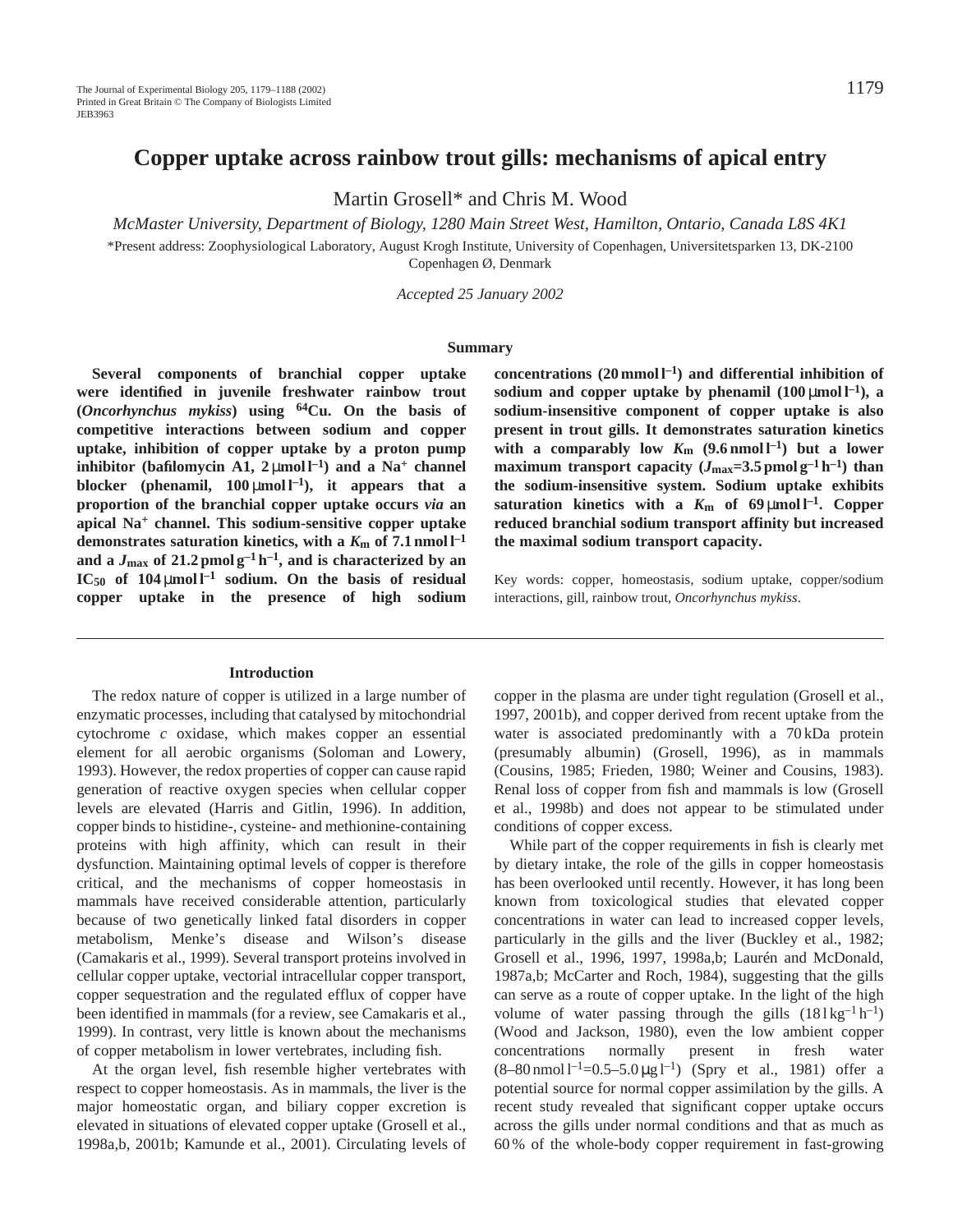juvenile rainbow trout fed a copper-deficient diet can be obtained directly from the water across the gills (Kamunde et al., 2002).

Recent findings of regulated copper transport across the branchial epithelium suggest the involvement of more specific copper transport proteins. For example, in rainbow trout *Oncorhynchus mykiss*, copper uptake across the gills was reduced by exposure to elevated ambient copper concentrations (Grosell et al., 1997). Furthermore, Kamunde et al. (2001, 2002) reported reduced branchial copper uptake in rainbow trout fed a copper-rich diet and increased branchial copper uptake in trout fed a copper-deficient diet. In addition, copper deficiency in juvenile rainbow trout could be induced only when copper levels in both the diet and the water were reduced. Fish held in water with normal copper levels and fed a copper-deficient diet maintained normal growth through the increased branchial copper uptake rate (Kamunde et al., 2002). Branchial copper uptake thus appears to be modulated depending on the copper status of the fish, strongly suggesting the involvement of specific, regulated transport pathways.

The main objective of the present study was to characterize the branchial copper uptake pathways in rainbow trout. Our initial hypothesis was that copper shares transport pathways with sodium since copper, at higher concentrations, impairs branchial sodium uptake, a vital part of freshwater osmoregulation (Laurén and McDonald, 1985, 1987a,b). Furthermore, recent evidence indicates that silver, which is known to serve as an analogue of copper in certain specific transport pathways (e.g. Solioz and Odermatt, 1995), is taken up *via* the apical sodium pathway in rainbow trout (Bury and Wood, 1999). This sodium pathway is *via* an apical, H+- ATPase-coupled, Na<sup>+</sup> channel (Fenwick et al., 1999) and a basolateral Na<sup>+</sup>/K<sup>+</sup>-ATPase extruding sodium from the gill epithelial cells to the blood plasma (for a review, see Wood, 2001). We tested this hypothesis by cation competition studies and pharmacological manipulation of the apical sodium entry step. A detailed analysis of copper and sodium uptake kinetics and their interactions at environmentally realistic copper levels was performed to test whether multiple copper uptake pathways exist. Because of the essential nature of copper, relatively high background levels occur in most organs, making an isotopic approach necessary for detailed studies of copper uptake at environmentally realistic copper concentrations. In the present study, we employed the radioactive 64Cu isotope to trace copper uptake rates of the order of pmol  $g^{-1} h^{-1}$  accurately.

## **Materials and methods**

## *Experimental fish*

Juvenile rainbow trout [*Oncorhynchus mykiss* (Walbaum)] were obtained from Humber Springs Trout Hatchery, Ontario, Canada, and acclimated to laboratory conditions for a minimum of 2 weeks prior to experimentation. During this initial acclimation period, the fish were held in 264 l fibreglass tanks supplied with flow-through dechlorinated aerated

Hamilton City tap water  $([Na^+], 0.6 \text{ mmol } l^{-1}; [Cl^-],$ 0.7 mmol  $1^{-1}$ ; [Ca<sup>2+</sup>], 1.0 mmol  $1^{-1}$ ; [HCO<sub>3</sub><sup>-</sup>], 1.9 mmol  $1^{-1}$ ; pH 7.9–8.2; background [copper],  $50 \text{ nmol } 1^{-1} = 3.2 \mu g 1^{-1}$ . Subsequently, fish were slowly acclimated to artificial 'soft water' over a period of 2 weeks by mixing hard water with increasing amounts of ion-reduced water (produced by reverse osmosis; Anderson Water Systems, Dundas, Ontario, Canada) until the desired water chemistry was reached  $(Na^+)$ , 0.05 mmol  $l^{-1}$ ; [Cl<sup>-</sup>], 0.04 mmol  $l^{-1}$ ; [Ca<sup>2+</sup>], 0.02 mmol  $l^{-1}$ ; pH 5.6–6.0; background [copper],  $18 \text{ nmol } l^{-1}$ =1.2 µg l<sup>-1</sup>). The fish were held in this soft water for an additional 2 weeks prior to experimentation. The goal here was to work with fish acclimated to a medium containing low copper and sodium concentrations. The temperature was kept at  $12\pm1$  °C throughout acclimation and all subsequent procedures. The fish were fed trout pellets (Martin's Feed Mills, Ontario, Canada) at a rate of 1 % of their body mass (wet mass) three times a week. The copper content of the food was  $46$  nmol  $g^{-1}$  $(2.9 \,\mu g \,g^{-1} \,$ dry mass).

## *Time course of copper accumulation*

To establish the appropriate incubation time and sampling protocol for copper influx studies in softwater-acclimated juvenile rainbow trout (mean mass 4.44 g; range 2.12–10.40 g), copper accumulation as a function ambient copper concentration was measured during 0.5, 1, 2, 4 and 8 h of  ${}^{64}Cu$ incubation at a range of copper concentrations (29±3, 30±2, 44 $\pm$ 2, 88 $\pm$ 2 and 145 $\pm$ 5 nmol<sup>1-1</sup>, means  $\pm$  s.e.m., N=6 in all cases). The 64Cu was obtained by radiation of CuNO3 (solid form) in the Nuclear Research Reactor at McMaster University. After radiation, <sup>64</sup>Cu was dissolved in 0.5 % HNO<sub>3</sub>. For all the above concentrations, groups of eight fish were placed in Pyrex beakers (1 l) and allowed to settle, after which each of the beakers was spiked with 64Cu (specific activity at the time of addition;  $3.26 \text{MBq} \mu \text{mol}^{-1}$  to yield each of the above copper concentrations. The addition of small amounts of the highly concentrated 64Cu stock solution had negligible effects on water pH. After the isotope incubation period (see above), fish were netted out of the exposure containers and placed in a rinsing solution containing  $200 \mu$ mol l<sup>-1</sup> nonradioactive CuSO<sub>4</sub> and  $0.1 g l^{-1}$  MS-222, an anaesthetic that completely anaesthetized the fish. This cold displacement rinse was performed to remove any non-specifically surface-bound isotope from the gills and skin of the fish. After 1 min, the fish were removed and the gills were obtained by dissection. The gills and the rest of the body were then blotted dry, placed in pre-weighed plastic vials and assayed for gamma radioactivity. On the basis of the results of this experiment, all the following experiments employed 2h incubation periods, and copper uptake was measured by assaying the appearance of 64Cu in the whole fish.

#### *Cation competition studies*

To test interactions between the major freshwater cations and copper uptake, copper uptake rates were measured in separate experiments in the presence of 0.05, 1, 2.5, 10 and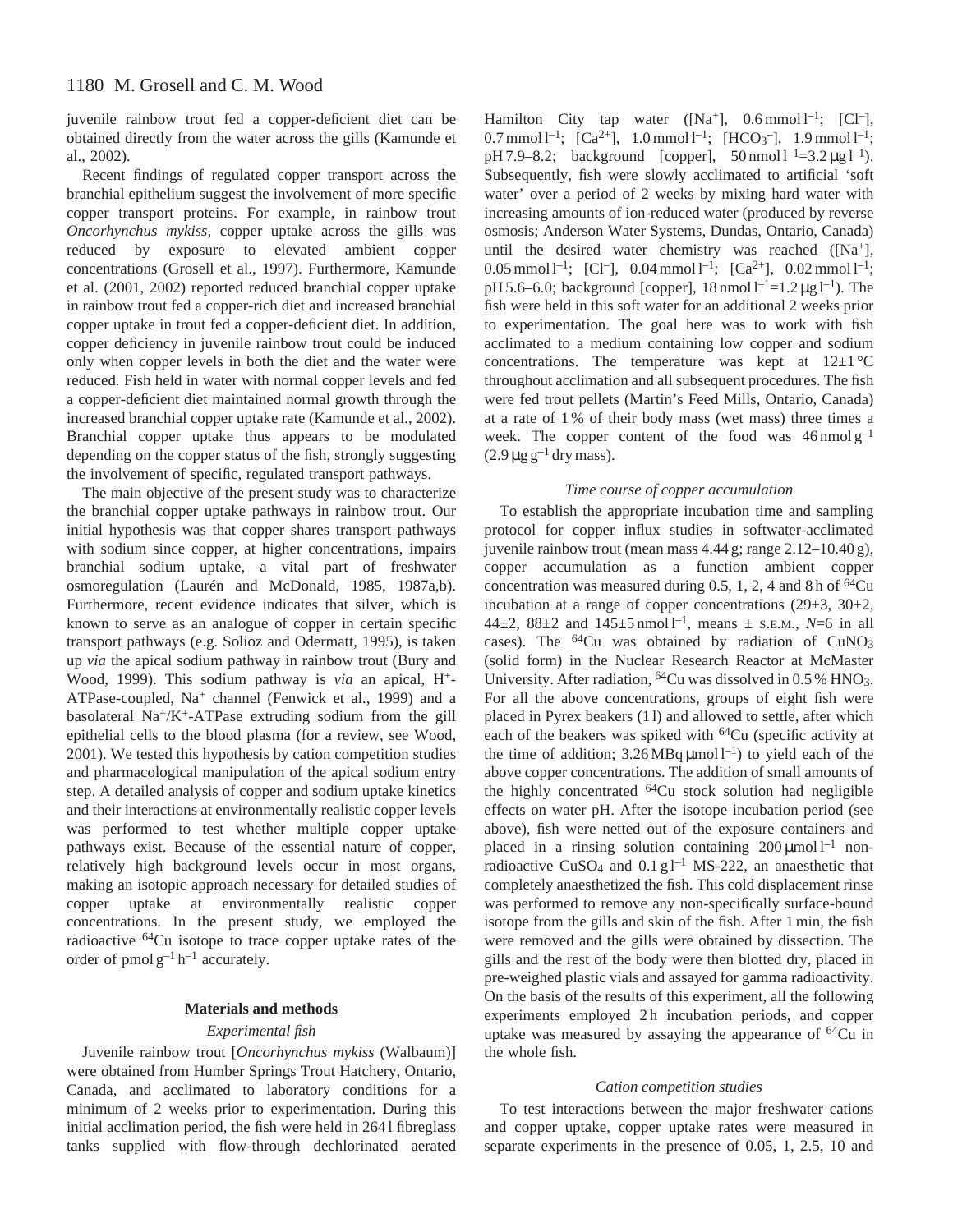$20$  mmol l<sup>-1</sup> Na<sup>+</sup>, K<sup>+</sup> and Ca<sup>2+</sup> (all as chloride salts). Juvenile rainbow trout (mean mass  $0.52$  g; range  $0.19-1.46$  g) were placed in 15 individual 100 ml Nalgene containers (eight fish per chamber) containing 50 ml of standard soft water and one of the above concentrations of either Na<sup>+</sup>, K<sup>+</sup> or Ca<sup>2+</sup>. After a 1 h pre-incubation period, 64Cu was added to each container to reach a final concentration of  $200$  nmol  $l^{-1}$ . After a 2h isotope incubation period, fish were netted out of the exposure containers and placed in a rinsing solution containing  $200 \mu$ mol l<sup>-1</sup> non-radioactive CuSO<sub>4</sub> and 0.1 g l<sup>-1</sup> MS-222, after which each fish was blotted dry, placed in a pre-weighed plastic vial and assayed for gamma radioactivity.

## *Pharmacological studies*

To test the involvement of an H+-ATPase in branchial copper uptake, juvenile rainbow trout (mean mass 0.18 g; range 0.09–0.29 g) were placed in four 50 ml Nalgene containers (eight fish per chamber) each containing 20 ml of aerated soft water. Bafilomycin A1  $(2 \mu \text{mol})^{-1}$ ; Biomol, PA, USA), a specific H+-ATPase inhibitor, dissolved in dimethylsulphoxide (DMSO) (final concentration 0.2 %) was added to two of the four containers. The other two chambers contained only 0.2 % DMSO and acted as controls. Very small fish were employed because of the cost of the drug.

After a 1h pre-incubation period,  $^{64}Cu$  was added to one bafilomycin-treated container and to the corresponding control container to reach a final concentration of  $200 \text{ nmol } l^{-1}$ . The two remaining containers received  $74 \text{ kBq } l^{-1}$   $^{22}\text{Na}$ (Amersham, specific activity  $11.21 \text{ MBq g}^{-1} \text{Na}^+$ ). After a 2 h isotope incubation period, fish were netted out of the exposure containers and placed in a rinsing solution containing 200 µmol  $l^{-1}$  non-radioactive CuSO<sub>4</sub> or 100 mmol  $l^{-1}$  non-radioactive NaCl for the <sup>64</sup>Cu and <sup>22</sup>Na experiments, respectively. Both rinsing solutions contained  $0.1 g<sup>-1</sup> MS-222$ . Each fish was blotted dry, placed in a pre-weighed plastic vial and assayed for gamma radioactivity.

To test the involvement of the apical  $Na<sup>+</sup>$  channel in branchial copper uptake, a similar experiment was conducted using phenamil (RBI, Sigma-Aldrich, Canada), an amiloride analogue that is an irreversible  $Na<sup>+</sup>$  channel inhibitor (Garvin et al., 1985; Kleyman and Cragoe, 1988). Studies with amiloride analogues are complicated by the fact that these compounds bind metals avidly (cf. Bury and Wood, 1999). However, the irreversible nature of phenamil, unlike many other analogues, means that, after a pre-incubation period, the compound can be removed from the bathing solution and still be pharmacologically active. This approach avoids the problem of the drug complexing copper in solution and inadvertently affecting copper influx by this non-specific mechanism.

Juvenile rainbow trout (mean mass 0.80 g; range 0.26–1.49 g) were placed in four 100 ml Nalgene containers (eight fish per chamber) each containing 50 ml of aerated soft water. To two of these four containers,  $100 \mu$ mol l<sup>-1</sup> phenamil (RBI, Sigma-Aldrich, Canada), dissolved in DMSO (final concentration 0.1 %), was added. Again, the remaining two

tanks contained only 0.1 % DMSO and acted as controls. Exploiting the fact that phenamil acts irreversibly on  $Na<sup>+</sup>$ channels, fish were removed from the pre-incubation containers, quickly rinsed and placed in identical containers holding pure aerated soft water. Subsequently, <sup>64</sup>Cu and <sup>22</sup>Na incubations were performed. Performing the 64Cu exposure after removal of phenamil eliminated any potential problem with phenamil–<sup>64</sup>Cu complex formation possibly rendering copper unavailable for uptake.

## *Interactions between copper and sodium uptake: duallabelling experiments*

To investigate the interactions between copper uptake and the ambient sodium concentration further, a detailed analysis of simultaneous copper and sodium uptake was performed. For these experiments, the short half-life of the  $64Cu$  isotope (12.7 h) was a clear advantage because it allowed for a dual radio-labelling experimental approach (see below). Juvenile rainbow trout (mean mass  $4.23$  g; range  $1.66-9.91$  g) were exposed to combinations of copper concentrations (background, no added  ${}^{64}Cu$ ; 18 $\pm 1$  and 29 $\pm 3$ , 30 $\pm 2$ , 44 $\pm 2$ , 88 $\pm$ 2 and 145 $\pm$ 5 nmol l<sup>-1</sup>) and sodium concentrations (10 $\pm$ 1, 51 $\pm$ 3, 96 $\pm$ 2, 142 $\pm$ 2, 217 $\pm$ 2, 583 $\pm$ 14 and 1059 $\pm$ 12  $\mu$ mol<sup>1-1</sup>; means  $\pm$  s.e.m., *N*=6–7); the 42 combinations each contained eight fish per experimental group. For each of the above sodium concentrations, six Pyrex beakers (11) containing aerated soft water (prepared with a background sodium concentration of only  $10 \mu \text{mol}^{-1}$ ) supplemented with the appropriate sodium concentration were prepared. Of the six beakers with identical sodium concentrations, each was spiked with <sup>22</sup>Na (37 kBq) and a different concentration of  ${}^{64}Cu$ (specific activity at the time of addition  $3.26 \text{MBq } \mu \text{mol}^{-1}$ ) to yield each of the six target copper concentrations. After a 2 h isotope incubation period, fish were netted out of the exposure containers and placed in a rinsing solution containing  $200 \mu$ mol l<sup>-1</sup> non-radioactive CuSO<sub>4</sub>, 1 mol l<sup>-1</sup> NaCl and  $0.1 \text{ g}$ <sup>1-1</sup> MS-222, after which each fish was blotted dry, placed in a pre-weighed plastic vial and assayed for gamma radioactivity.

## *Analytical techniques and calculations*

For all isotope flux experiments, an initial water sample (5 ml) was obtained 10 min after isotope addition, and a final water sample (5 ml) was obtained just before termination of the flux experiment. The water samples were acidified with 1 % HNO3 (trace metal analysis grade; BHD Chemicals). From the metal uptake kinetic studies, an additional set of water samples was passed through a 45 µm filter (Acrodisc polyethersulphone inline filters; Gelman) prior to acidification to reveal the amount of metal truly in solution. Water copper concentrations were measured by graphite atomizer, atomic absorption spectroscopy (Varian, SpectrAA220 with a SpectrAA GTA110), while concentrations of other cations were measured by atomic absorption spectroscopy (Varian Spectra AA220).

The geochemical speciation model MINEQL revealed that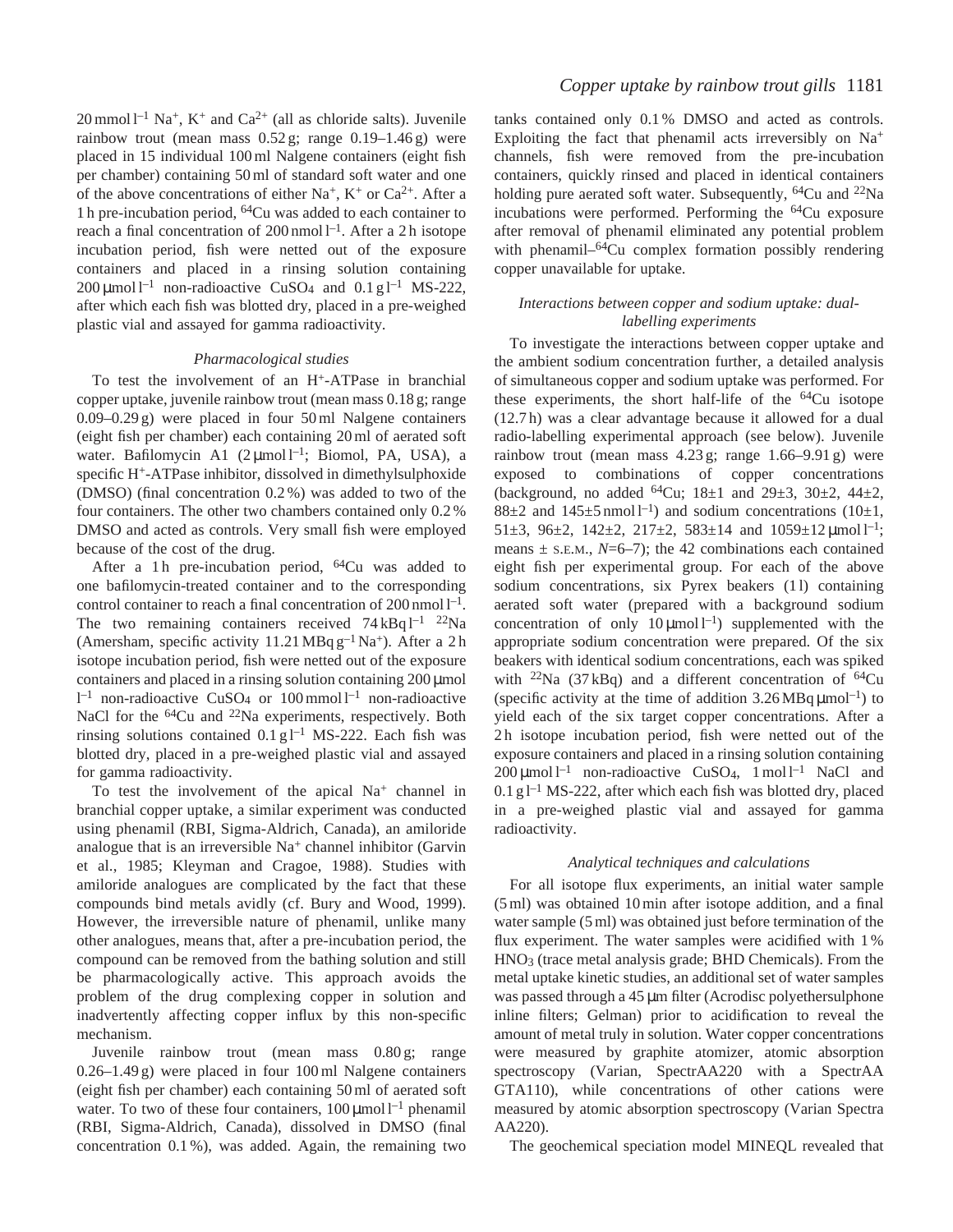# 1182 M. Grosell and C. M. Wood

more than 97 % of the free copper in solution in the experimental water at all concentrations was present as  $Cu^{2+}$ .

Radioactivity from  $64Cu$  and  $22Na$  in the water, gills and fish samples was determined using a Canberra Packard Minaxi auto gamma 5000 series gamma-counter. The 64Cu isotope was counted immediately after the experiments, because of its short half-life, with a window of 433–2000 keV, and decay correction was performed automatically by an onboard program.

For the dual-labelling experiments ( ${}^{64}Cu$  and  ${}^{22}Na$ ), the sum of the two isotopes was counted immediately using the appropriate  $^{22}$ Na window, after which the  $^{64}$ Cu isotope was allowed to decay. After a minimum of 12 half-lives, equivalent to 99.95 % loss of the <sup>64</sup>Cu isotope, the samples were recounted to reveal the activity of only the  $22$ Na in each sample. By subtracting the final activity measured  $(^{22}Na$  counts only) from the activity measured initially  $(^{64}Cu+^{22}Na)$ , the  $^{64}Cu$ radioactivity at the time the samples were taken could be calculated. All <sup>64</sup>Cu activities obtained in this manner were decay-corrected mathematically, to a common reference time, prior to uptake calculations (see below).

The average of the measured specific activity  $(\text{cts min}^{-1} \text{nmol}^{-1})$  of the appropriate isotope in the initial and final water sample served as the basis for the uptake rate calculations. In practice, these values usually differed by no more than 10 %. In these calculations, the activity recorded in each gill or fish, the mass of the gill or fish and the isotope incubation time elapsed were related to the average specific activity to yield uptake rates  $(nmod g^{-1} h^{-1})$  of copper and sodium.

## *Statistical analyses*

Non-linear regression analyses of both copper and sodium uptake kinetics were performed with Sigmaplot for Windows version 4.00. Statistically significant differences between control groups and treated groups from the pharmacological studies were evaluated by a two-tailed Student's *t*-test. General cation competition studies and affinity constants for sodium uptake at different copper concentrations were evaluated by a two-tailed Student's *t*-test with a Bonferroni multisample comparison correction. A significance level of *P*<0.05 was employed throughout.

## **Results**

## *Time course and pattern of copper accumulation*

Copper uptake into the whole body of juvenile rainbow trout increased with increasing ambient copper concentration and, under the conditions applied in the present study, copper accumulation increased during the first  $1-2h$  of isotope incubation, after which it levelled off at a more-or-less constant concentration (Fig. 1A). A similar pattern was observed for the gills, except in fish incubated at the highest copper concentration, in which a clear biphasic branchial pattern was observed (Fig. 1B). At this copper concentration  $(145 \text{ nmol } l^{-1})$ , the concentration of radiolabelled copper in the



Fig. 1. Copper ( ${}^{64}Cu$ ) uptake (pmol g<sup>-1</sup>) as a function of incubation time (h) in juvenile rainbow trout, whole body (including gills) (pmol  $g^{-1}$ ) (A) and gills (pmol  $g^{-1}$  gill) (B) assessed at different copper concentrations. Inset: relative proportion (%) of whole-body 64Cu in the gills as a function of ambient copper concentration after 2h of isotope incubation. Values are means  $\pm$  s.e.m.,  $N=8$  in all cases.

gills increased with time initially; after  $2h$ , branchial  $64Cu$ levels decreased considerably. On the basis of this data set, a 2 h incubation period was chosen for the remaining experiments, with all measurements being made on a wholebody basis. This choice represents a compromise between, on the one hand, having constant incubation conditions (i.e. as short an incubation period as possible) and thus constant accumulation rates throughout the isotope incubation and, on the other hand, ensuring sufficient isotope accumulation by the fish for accurate detection of gamma radiation. The relative contribution of the gills to whole-body copper accumulation was high, ranging from 30 to 70 %. Furthermore, the branchial contribution to whole-body copper accumulation (measured at 2 h) increased with increasing copper concentration (Fig. 1, inset).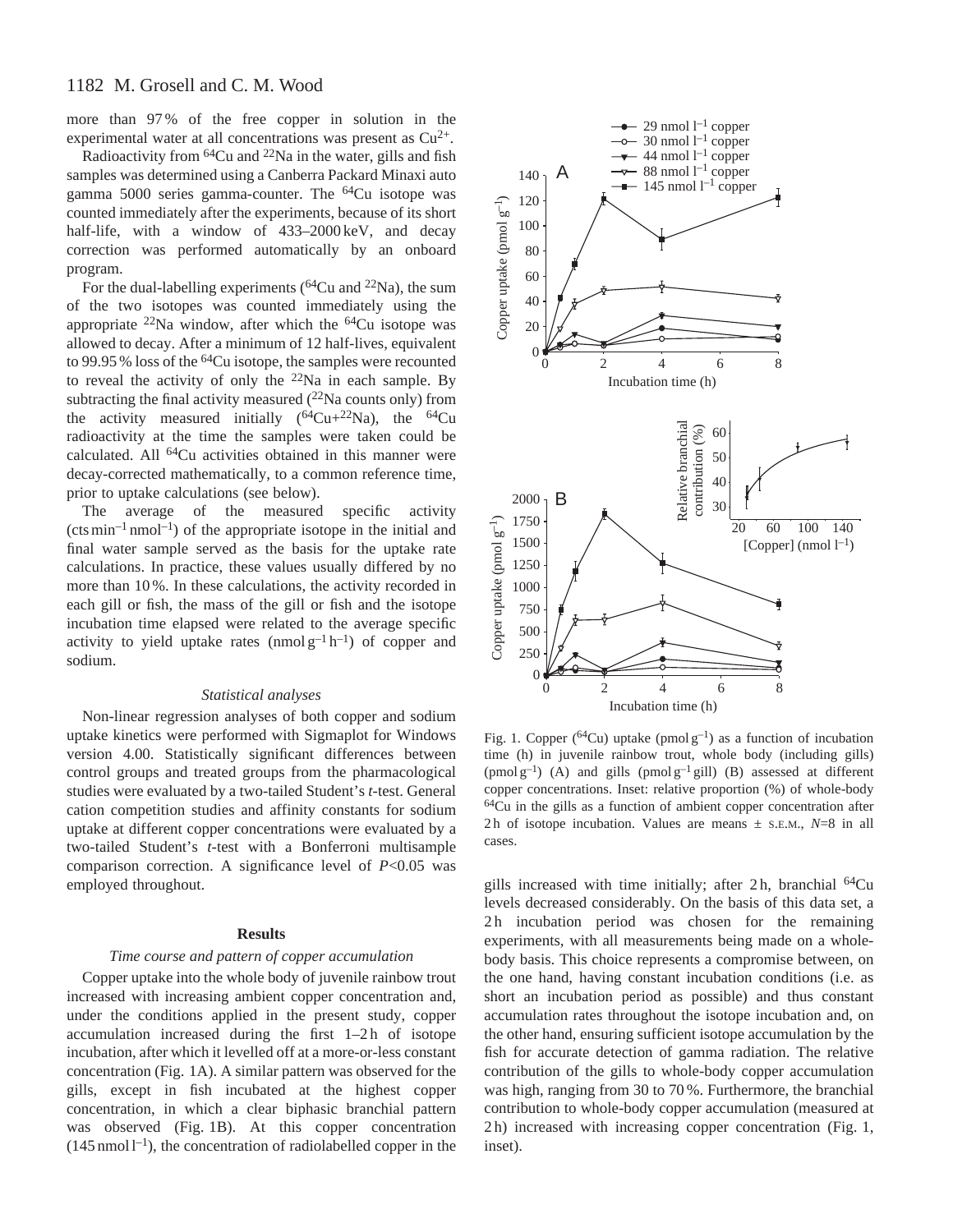## *Cation competition*

Only sodium suppressed copper uptake across the gills of juvenile rainbow trout in a statistically significant manner (Fig. 2). Increasing the ambient sodium concentration from  $50 \mu$ mol l<sup>-1</sup> to 1 mmol l<sup>-1</sup> reduced branchial copper uptake (at a concentration of 200 nmol  $l^{-1}$ ) by more than 50%. Increasing the sodium concentration further did not result in additional inhibition of copper uptake. Increasing potassium (Fig. 2B) and calcium (Fig. 2C) concentrations over the same range had no significant effect on branchial copper uptake, although there was a trend for inhibition by high potassium levels.

#### *Pharmacology of copper and sodium uptake*

Both bafilomycin A1  $(2 \mu \text{mol})^{-1}$  and phenamil  $(100 \,\mu\text{mol})^{-1}$  treatments were successful in inhibiting branchial sodium uptake by  $80\%$  and  $70\%$ , respectively (Fig. 3). In addition, bafilomycin A1 and phenamil significantly reduced branchial copper uptake by 68 % and

# *Copper uptake by rainbow trout gills* 1183

39 %, respectively (Fig. 3). The different absolute rates of copper and sodium uptake in the bafilomycin A1 *versus* the phenamil experiments reflects the very different sizes of the fish used in the different trials. Smaller fish generally have higher sodium uptake rates than larger fish. This is seen also in the present study, where the controls in the bafilomycin A1 experiment with a mean mass of 0.18 g exhibited sodium uptake rates of  $950 \text{ nmol } g^{-1} h^{-1}$  (Fig. 3A), which is substantially higher than that of the controls in the phenamil experiment with a mean mass of 0.80 g, which exhibited sodium uptake rates of  $450$  nmol  $g^{-1}$  h<sup>-1</sup> (Fig. 3B).

## *Interactions between copper and sodium uptake*

Increasing the ambient sodium concentration (from 10 to  $1059 \mu$ mol l<sup>-1</sup>) reduced branchial copper uptake considerably (Fig. 4A–C). Copper uptake rates at all copper concentrations exhibited a negative hyperbolic relationship with ambient sodium concentration (illustrated for  $145$  nmol  $1^{-1}$  copper in the





Fig. 2. Rates of copper (<sup>64</sup>Cu) uptake (pmol  $g^{-1}h^{-1}$ ) as a function of ambient (A) sodium, (B) potassium and (C) calcium concentration  $(nmol)^{-1}$ ) in juvenile rainbow trout assessed during a 2h incubation in the presence of  $200 \text{ nmol}$ <sup> $-1$ </sup> copper. Values are means  $+$  s.E.M., *N*=8 in all cases. An asterisk indicates a statistically significant difference from the corresponding control value  $(0.05 \text{ mmol } l^{-1})$ ; two-tailed Student's unpaired *t*-test with multisample comparison correction (*P*<0.05).

Fig. 3. Rates of sodium (nmol  $g^{-1}h^{-1}$ ; left of dotted vertical line) and copper (pmol  $g^{-1}$  h<sup>-1</sup>; right of vertical dotted line) uptake in juvenile rainbow trout (A) during treatment with  $2 \mu$ mol  $l^{-1}$  bafilomycin A1 and (B) after treatment with  $100 \mu$ mol l<sup>-1</sup> phenamil assessed during a 2 h incubation in the presence of  $200$  nmol  $l^{-1}$  copper. Filled columns indicate results from pharmacologically treated fish, and open columns indicate results from corresponding vehicle (DMSO) control fish. Values are means + S.E.M., *N*=8 in all cases. An asterisk indicates a statistically significant difference from the corresponding control value; two-tailed Student's unpaired *t*-test (*P*<0.05).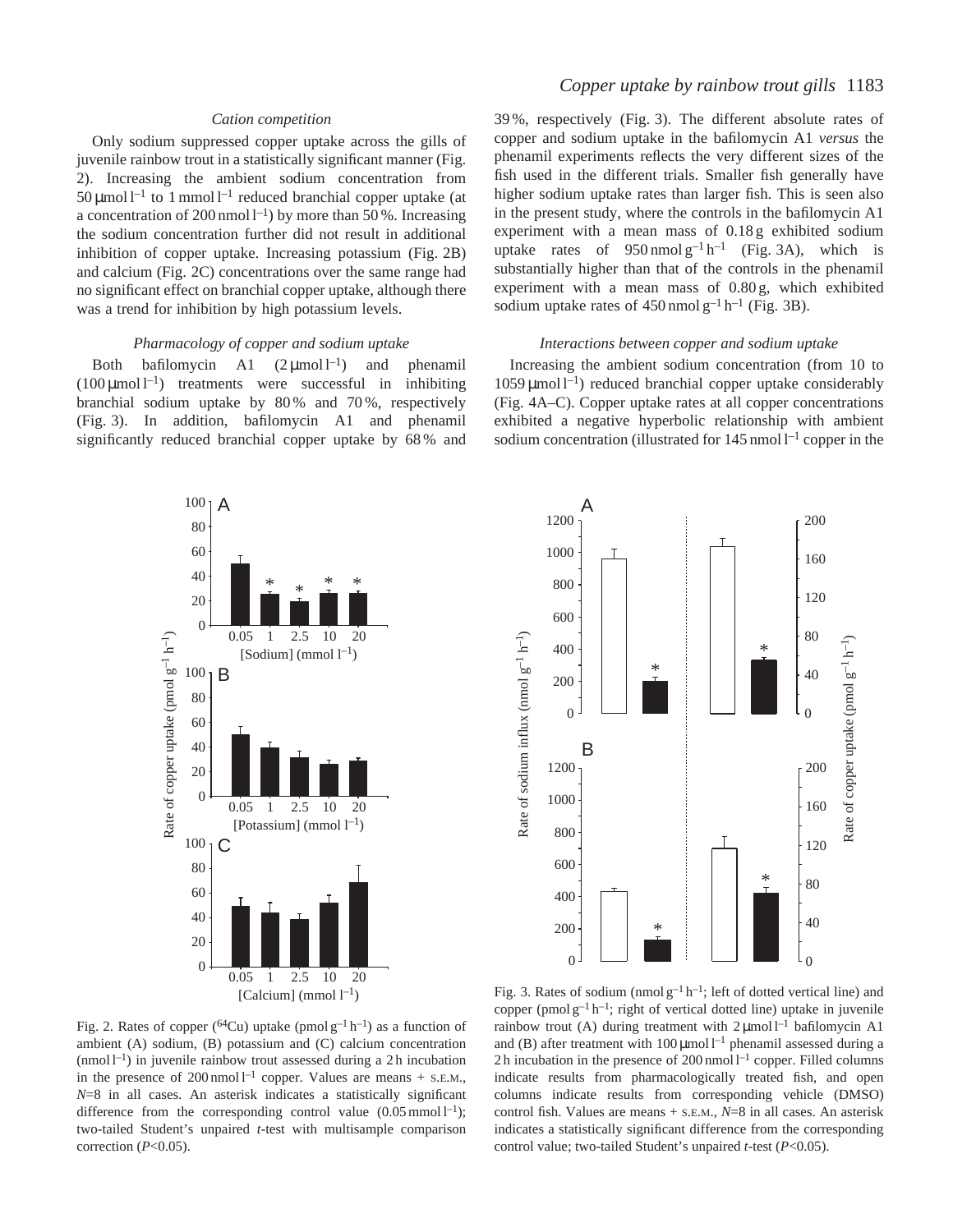

Fig. 4. (A) Overall copper (<sup>64</sup>Cu) uptake rates (pmol  $g^{-1}h^{-1}$ ) in the presence of different ambient sodium concentrations (indicated by different symbols), (B) calculated 'sodium-insensitive' copper uptake rates (pmol  $g^{-1}h^{-1}$ ) and (C) 'sodium-sensitive' copper uptake rates (pmol  $g^{-1}h^{-1}$ ) as a function of ambient copper concentration in juvenile rainbow trout during a 2 h incubation period. The 'sodiuminsensitive' copper uptake rates were determined mathematically as the *J*min (see text) in a hyperbolic curve fit (SigmaPlot 4.0 for Windows) to copper uptake rates as a function of ambient sodium concentration. 'Sodium-sensitive' copper uptake rates were determined as the difference between the overall copper uptake and the 'sodium-insensitive' copper uptake. Inset: example of a hyperbolic curve fit: copper uptake during a 2h incubation at  $145$  nmol  $1^{-1}$  copper as a function of ambient sodium concentration. Values are means  $\pm$  s.E.M.,  $N=8$  in all cases.

inset of Fig. 4B,  $r^2=0.90$ ,  $P<0.05$ ). The sodium concentration required for a 50 % reduction in the rate of branchial copper uptake (IC<sub>50</sub>) was  $103.8 \pm 9.9 \,\mu$  mol l<sup>-1</sup> (mean  $\pm$  s.e.m., *N*=7) The copper uptake remaining at high sodium concentrations was determined as the constant *b* in the hyperbolic relationship,  $y = ax/(b+x)$ , where *y* is the copper uptake rate and *x* is the ambient sodium concentration, and is referred to as *J*min in the following. Plotting the  $J_{\text{min}}$  kinetic constant from these hyperbolic relationships as a function of ambient copper concentrations revealed the 'sodium-insensitive' component to branchial copper uptake. This sodium-insensitive copper uptake exhibits a high-affinity, low-capacity saturation kinetic component  $(J_{\text{max}}=3.5 \text{ pmol g}^{-1} \text{ h}^{-1}; K_{\text{m}}=9.6 \text{ nmol l}^{-1}; r^2=0.92,$ *P*<0.05) at lower copper concentrations; at copper concentrations above  $44 \text{ nmol } l^{-1}$ , there is a linear relationship between copper uptake rates and ambient copper concentration (*r*2=0.91, *P*<0.05) (Fig. 4B).

Subtracting the sodium-insensitive copper uptake (Fig. 4B) from the total copper uptake (Fig. 4A) revealed the sodiumsensitive copper uptake component (Fig. 4C). At the lowest sodium concentration  $(10 \mu \text{mol})^{-1}$ , this sodium-sensitive component exhibits saturation kinetics, with a comparable high affinity to that of the sodium-insensitive uptake, but a sixfold higher capacity at copper concentrations below  $88 \text{ nmol } l^{-1}$  $(J_{\text{max}}=21.2 \text{ pmol g}^{-1} \text{h}^{-1}; K_{\text{m}}=7.1 \text{ mmol l}^{-1}; r^2=0.89, P<0.05)$ . At the higher sodium concentrations, copper uptake *via* this sodium-sensitive pathway is essentially totally inhibited at concentrations below  $88-145$  nmol  $1^{-1}$  copper.

Sodium uptake in control fish exhibited saturation kinetics characterized by a maximum transport capacity  $(J_{\text{max}})$  of 683 nmol  $g^{-1}h^{-1}$  and an affinity  $(K_m)$  of 69 µmol l<sup>-1</sup> and was clearly affected by copper exposure (Fig. 5). Ambient copper concentrations at and above  $29 \text{ nmol } 1^{-1}$  tended to increase apparent sodium transport capacity (*J*max), a trend that was significant at 30, 44, 88 and  $145$  nmol  $l^{-1}$  copper, and to reduce sodium affinity (i.e. increase *K*m) significantly at 30 and  $88$  nmol  $1^{-1}$  copper.

#### **Discussion**

The present study demonstrates two different pathways for branchial copper uptake in rainbow trout. On the basis of the competition of copper uptake by low ambient sodium concentrations  $(IC_{50}=104 \,\mu mol^{-1})$  and the sensitivity of a proportion of the copper uptake to phenamil and bafilomycin A1, one of these uptake pathways appears to be through the apical Na+ channel present in rainbow trout gills. A second pathway for copper uptake is suggested by continued copper uptake even in the presence of very high  $(1-20 \text{ mmol } l^{-1})$ ambient sodium concentrations. Further evidence for this component to copper uptake is the discrepancy between the inhibitory effect of phenamil (a  $Na<sup>+</sup>$  channel blocker) on sodium and copper uptake, phenamil inhibiting sodium uptake more effectively than copper uptake (Fig. 3). In the following, we refer to these two mechanisms of copper uptake as 'sodiumsensitive' and 'sodium-insensitive' copper uptake, respectively.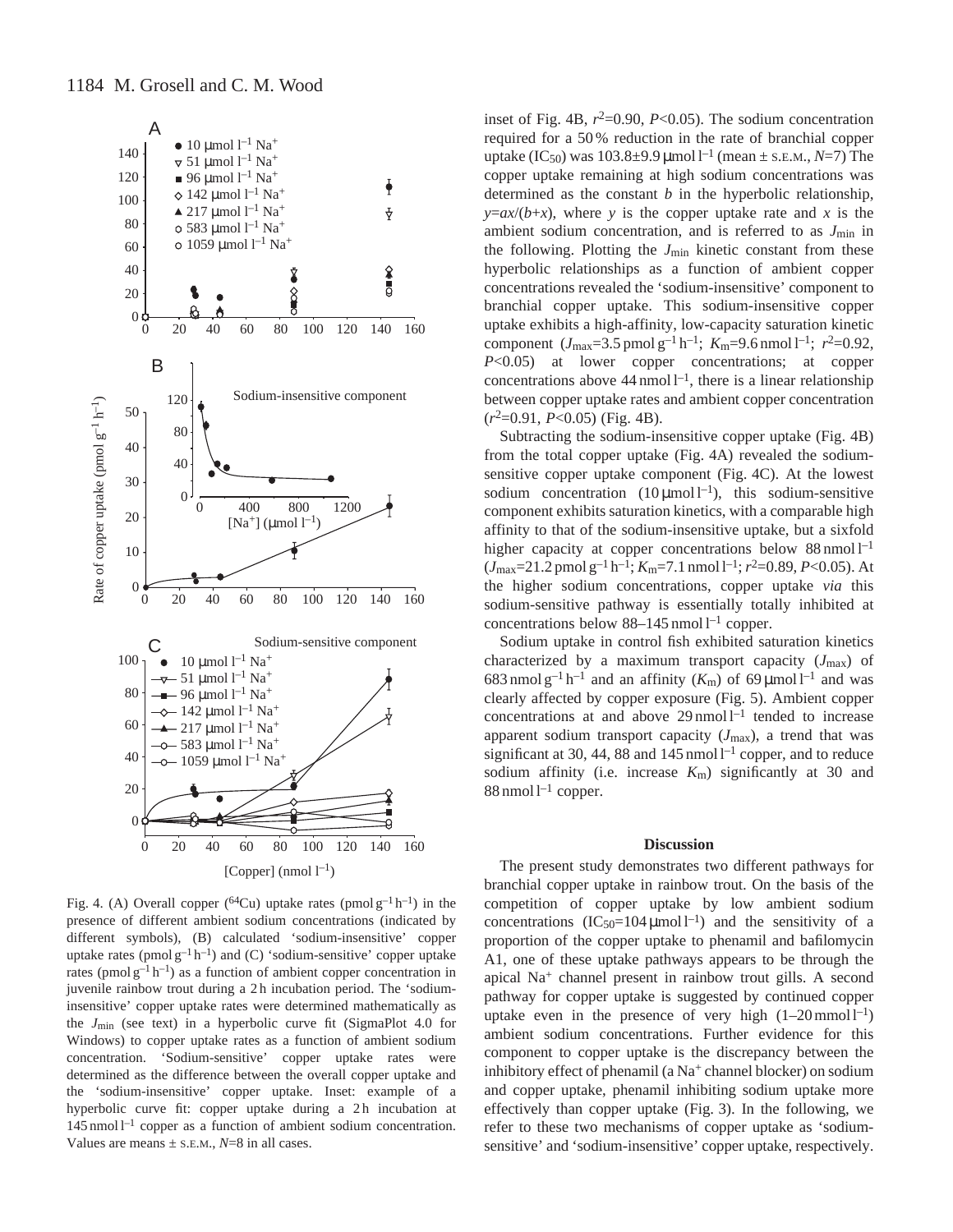

Fig. 5. Rates of sodium uptake (nmol  $g^{-1}h^{-1}$ ) as a function of ambient sodium concentration in the presence of different ambient copper concentrations in juvenile rainbow trout during a 2h incubation period. The lines are Michaelis–Menten curves (SigmaPlot 4.0 for Windows), and the inset summarizes the derived sodium uptake kinetic parameters  $J_{\text{max}}$  (nmol  $g^{-1}h^{-1}$ ) and  $K_{\text{m}}$ (µmol  $l^{-1}$ ). Values are means  $\pm$  s.e.m.,  $N=8$  in all cases. In the inset, an asterisk indicates a significant difference from the control condition (18 nmol  $l^{-1}$  copper).

Both the sodium-sensitive and the sodium-insensitive components of branchial copper uptake exhibit saturation kinetics at low, environmentally realistic concentrations (see below), but also a linear component at concentrations above 88 and  $44$  nmol  $l^{-1}$  copper, respectively. These linear components could reflect non-specific uptake or binding to sodiumsensitive and sodium-insensitive sites directly on the gill surface. Notably, they extend into the concentration range that can be acutely toxic to rainbow trout (for a review, see Wood, 2001). Copper binding to rainbow trout gills exceeding an apparent saturable component has previously been reported for rainbow trout (Taylor et al., 2000).

## *Time course of copper uptake*

The tendency for whole-body <sup>64</sup>Cu levels to stabilize after 2–4 h observed in the present experiment and the decrease in gill copper accumulation over time, especially at higher ambient copper concentrations, reinforces the view that branchial copper uptake is subject to homeostatic regulation.

Stabilization of the gill  $64Cu$  concentration over time must reflect the establishment of an equilibrium between uptake and elimination from the gill tissue. At the highest copper concentration, a biphasic accumulation pattern was observed, with an initial increase followed by a marked drop in branchial 64Cu levels even during continuous exposure. This is in close

agreement with previous reports of an initial peak in branchial copper levels in rainbow trout during continuous exposure (Grosell et al., 1997). One possible interpretation is that the basolateral transport mechanism is limiting and that, as copper builds up in the cytosol of the gill transport cells, this accumulation may initiate a stimulation of extrusion mechanisms such as the copper-specific P-type ATPases (see below). Alternatively, there may be a reduction in the apical entry of copper. Regardless of its origin, the mechanism would appear to serve as a protective response against elevated copper levels in the gill tissue because it occurs only at higher copper concentrations.

## *Sodium-sensitive copper uptake*

Metal transport through the apical  $Na<sup>+</sup>$  channel of rainbow trout gills has been reported previously. Bury and Wood (1999) demonstrated that silver uptake across rainbow trout gills was sensitive to both phenamil and bafilomycin A1 at the concentrations used here. Furthermore, silver uptake was reduced in the presence of  $500 \mu \text{mol}^{-1}$  sodium, but was not influenced by 200  $\mu$ mol l<sup>-1</sup> sodium. This indicates that the IC<sub>50</sub> of sodium against silver uptake is higher than the  $104 \,\mathrm{\mu}$ mol l<sup>-1</sup> sodium reported for sodium against copper uptake in the present study (Fig. 4). In turn, this suggests that the affinity of the Na+ channel for silver is higher than for copper. In parallel, it is known that the affinity of the whole gill surface for silver is more than two orders of magnitude higher than for copper (Wood, 2001). It appears from the copper uptake kinetics of the sodium-insensitive pathway that it comprises a highaffinity, low-capacity transport system. The sodium-sensitive copper uptake has a similar high affinity but a much higher capacity. Depending on the ambient copper concentration, the copper uptake rates *via* this mechanism are 2–5 times greater than *via* the sodium-insensitive copper uptake pathway (Fig. 4B *versus* Fig. 4C). Clearly, in low-sodium fresh water, typical of ion-poor softwater areas, this will be the dominant mechanism of branchial copper uptake. Particularly noteworthy for both mechanisms are their extremely high affinities (i.e. low  $K_m$  values of 7.1–9.6 nmol  $1^{-1}$ ), which means that they will be functional at environmental copper concentrations in non-contaminated environments  $(8–80 \text{ nmol }1^{-1})$  (Spry et al., 1981). This again points to an important role for the gill in normal copper homeostasis.

Additional support for a link between sodium and copper transport is provided by the recent work of Pyle and coworkers (G. G. Pyle, C. Kamunde, C. M. Wood and D. G. McDonald, unpublished observations), who found that rainbow trout fed a high-sodium diet for 1 week exhibited reduced unidirectional uptake of both sodium and copper at the gills. This suggests that the sodium-sensitive pathway may be modulated by internal sodium status, in addition to external water sodium levels. A link between sodium and copper transport has been largely overlooked in higher vertebrates, although it has previously been suggested in rat intestine on the basis of amiloride-sensitivity and sodium-sensitive tissue copper retention (Wapnier, 1991). These observations are in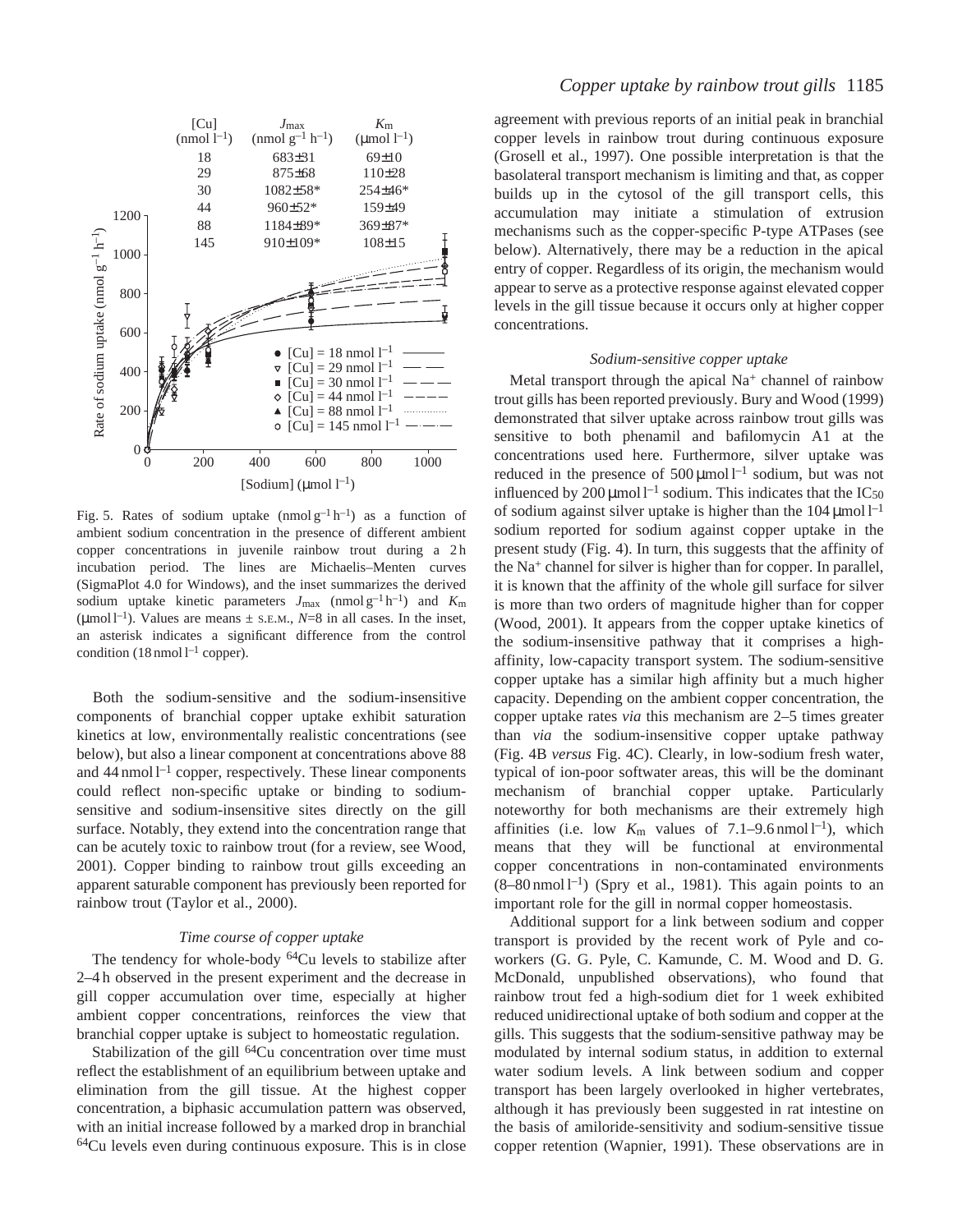# 1186 M. Grosell and C. M. Wood

agreement with the present study suggesting a role for the apical Na+ channel in copper uptake not only across fish gills but possibly also across mammalian intestinal epithelia.

## *Effects of copper on branchial sodium transport*

Sodium clearly inhibited copper uptake, and the reverse was also true (Fig. 5). This is in parallel to findings of an immediate partial inhibition of sodium uptake in rainbow trout during exposure to toxic levels of silver (Morgan et al., 1997) followed by a greater inhibition at 8 h. It is also in agreement with findings of a progressively developing inhibition of sodium uptake over 24 h in rainbow trout exposed to elevated copper levels (Laurén and McDonald, 1985). The effect of both silver and copper on sodium uptake is associated with inhibition of the basolateral  $Na^{+}/K^{+}$ -ATPase (for a review, see Wood, 2001). Detailed measurements of the parallel time course of inhibition of sodium uptake and maximal Na+/K+- ATPase activity during copper or silver exposure in rainbow trout gills have not, to our knowledge, been reported. Clearly, these would be useful in determining whether all the inhibition can be explained by a slowly developing blockade of the Na+/K+-ATPase or whether there is an additional more rapid effect on apical or intracellular mechanisms.

In the present study, which employed only 2 h of exposure, the inhibition observed might reflect actions of copper on these latter components, rather than on basolateral  $Na^+/K^+$ -ATPase activity. In support of this suggestion are the different effects of copper on sodium transport kinetics observed in the present study and in the study by Laurén and McDonald (1987a). Both studies found a reduced apparent affinity of branchial sodium transport (increased  $K<sub>m</sub>$ ); however, where the present study documents a somewhat increased maximal transport capacity (*J*max) after only 2 h of exposure, the study by Laurén and McDonald (1987b) reported a decreased *J*max after 24 h, when  $Na^{+}/K^{+}$ -ATPase activity was inhibited. This difference may mean that different components of the branchial sodium transport pathway are affected by copper, depending on the duration of the exposure. The increased *J*max observed in the present study is in agreement with findings of stimulated transepithelial short-circuit current and conductance in copperexposed isolated ventral frog skin, as reported by Flonta et al. (1998). A similar response was reported for zinc uptake across the gills of rainbow trout as ambient calcium concentration was increased (Spry and Wood, 1989); these two metals are also thought to share a common apical uptake mechanism (for a review, see Wood, 2001).

The present study shows that copper may be transported by the apical Na+ channel, and inhibitory interactions between sodium and copper could thus occur at this channel. Another possible site of inhibition of sodium transport is the branchial carbonic anhydrase. This enzyme provides the substrate for the apical proton pump (from carbon dioxide and water), and inhibition of carbonic anhydrase could thus reduce the activity of the proton pump simply by depletion of substrate. Carbonic anhydrase readily binds copper (Ditusa et al., 2001), and copper-induced inhibition of branchial carbonic anhydrase has been reported in the estuarine crab *Chasmagnathus granulata* (Vitale et al., 1999). It is not known whether this also occurs in the freshwater fish gill, although silver is effective in this regard (Morgan et al., 1997).

## *Sodium-insensitive copper transport*

The saturable component of sodium-insensitive copper uptake suggests the involvement of a specific carrier in addition to the apical  $Na<sup>+</sup>$  channel. The recent identification of a group of high-affinity copper uptake carriers, Ctr-type copper transporters, offer an appealing potential mechanism for sodium-insensitive copper uptake across trout gills. This type of copper transporter has been documented in phylogenetically distinct species such as yeast (Dancis et al., 1994; Kamphenkel et al., 1995; Knight et al., 1996), mouse (Lee et al., 2000) and human (Zhou and Gitschier, 1997) and is essential for normal development (Lee et al., 2001). Thus, it may well be present in teleost fish.

The mouse Ctr1 copper transporter exhibits an affinity constant of  $1000-2000$  nmol  $l^{-1}$  copper (J. Lee and D. Thiele, personal communication). The affinity constant of the sodiuminsensitive copper uptake across trout gills in the present study was only  $9.6 \text{ nmol} \, 1^{-1}$  (similar to that of the sodium-sensitive pathway) and is therefore very relevant to normal environmental copper levels in natural fresh water. However, this value is at least two orders of magnitude lower than that found for the murine Ctr1 copper transporter. Assuming that sodium-insensitive copper uptake across trout gills is mediated by a Ctr1-type transporter, this difference in apparent affinity could be explained by the different incubation media employed in the mouse Ctr1 transport study and the present study. Copper uptake kinetic measurements for the mouse Ctr1 transporter were performed in cell culture media that offer a large number of complexing agents, possibly rendering much of the copper unavailable for copper-specific transporters. In contrast, the present study was performed in ion-poor fresh water at slightly acidic pH, at which more than 90 % of the copper occurs in ionic form. The difference in apparent affinity between the present study and the Ctr transporter study could simply reflect different chemical forms of copper present in the different media.

While the sodium-sensitive copper uptake pathway clearly dominates at low ambient sodium concentrations, the sodiuminsensitive copper uptake pathway dominates at sodium concentrations above  $200 \mu$ mol  $l^{-1}$ . It therefore probably plays the dominant role in most natural fresh waters, all except those endemic to very ion-poor watersheds. Both the sodiumsensitive and the sodium-insensitive copper uptakes exhibited saturation kinetics within the range of concentrations employed in the present study. This observation is in agreement with a previous report of copper uptake kinetics in juvenile rainbow trout, employing similarly low copper concentrations, in which saturation occurred at copper concentrations below 95 nmol  $l^{-1}$  (Kamunde et al., 2002). The concentrations employed in the present study range from low environmentally realistic concentrations (Spry et al., 1981) to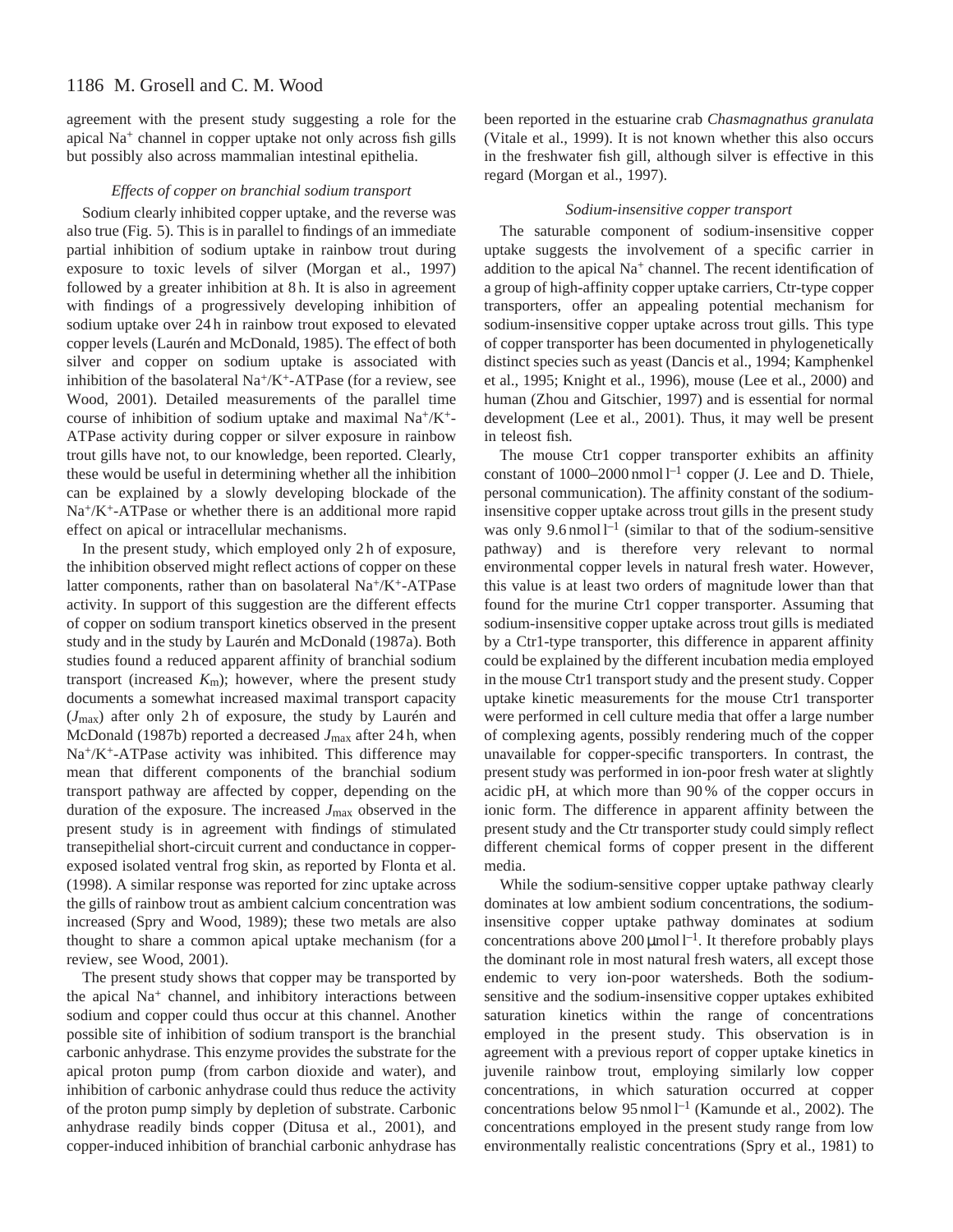levels that will probably cause toxic effects in ion-poor water (for a review, see Wood, 2001). At higher copper concentrations, which cause severe acute toxicity, saturation kinetics for branchial copper uptake and binding by rainbow trout has been observed (Campbell et al., 1999; Laurén and McDonald, 1987a,b; Taylor et al., 2000). The interpretation of the saturation transport kinetics at concentrations of copper that may cause acute toxicity is, however, complicated by potential lamellar damage and gill surface mucification (Wilson and Taylor, 1993), which may create an artificial condition of 'apparent saturation'.

### *Possible site of regulation of branchial copper uptake*

Branchial copper uptake across rainbow trout gills is regulated depending on the copper status of the fish. This regulated copper uptake is likely to be mediated by one or more specific copper carriers rather than by the apical  $Na<sup>+</sup>$  channel primarily involved in maintaining sodium homeostasis. Sodium-insensitive copper uptake, possibly through an apical Ctr-type transporter, is one potential regulated copper uptake pathway in rainbow trout gills. As noted above, the timedependent pattern of branchial copper accumulation and the increasing relative branchial contribution to whole-body copper accumulation with increasing ambient copper concentration during isotope incubation (Fig. 1B, inset) strongly suggest that the basolateral membrane is the ratelimiting site in branchial copper uptake in rainbow trout. This makes the basolateral membrane another likely candidate for a site of regulation of branchial copper uptake. The extrusion of copper across the basolateral membrane in the copperassimilating intestinal epithelium in mammals is mediated by a copper-specific P-type ATPase, the Menke's (MNK) Cu-ATPase (Camakaris et al., 1995). Regulation of this step of intestinal copper uptake occurs *via* copper-sensitive MNK protein trafficking between the *trans*-Golgi network and the basolateral membrane (Petris et al., 1996).

A similar mechanism of copper transport across the basolateral membrane could be involved in regulated copper uptake by the rainbow trout gill, an organ clearly involved in copper assimilation. Copper uptake across the gills of rainbow trout is sensitive to vanadate, a P-type ATPase inhibitor, which could indicate the involvement of a  $Cu^{2+}-ATP$ ase (Campbell et al., 1999). Furthermore, a putative  $Cu^{2+}-ATP$ ase from teleost fish gills has been identified on the basis of 80 % amino acid homology with mammalian MNK proteins (Grosell et al., 2001a), supporting the possible involvement of a  $Cu^{2+}-ATP$  ase in branchial copper assimilation. In further support of this hypothesis are reports of ATP-dependent, vanadate-sensitive silver transport across basolateral membrane vesicles from trout gill cells (Bury et al., 1999). These observations support the presence of a  $Cu^{2+}-ATP$ ase in the basolateral membrane because silver has been shown to act as a substrate for bacterial  $Cu<sup>2+</sup>-ATPases$  and also because vanadate is a specific inhibitor of P-type ATPases (Solioz and Odermatt, 1995).

Copper uptake through  $Na<sup>+</sup>$  channels may make an important contribution to copper homeostasis not only in fish

but also in mammals, in which some evidence for an interaction between sodium and copper uptake has been demonstrated (Wapnier, 1991). Copper uptake across the gills offers an exciting area for further studies of the mechanisms of regulation of copper homeostasis. Studies of the potential involvement of a Ctr-type transporter and  $Cu^{2+}-ATP$ ases in branchial copper uptake may provide information about evolutionary aspects of copper homeostasis. While copper transport by Ctr-type transporters in yeast is regulated at the transcriptional level on the basis of copper levels (Labbé et al., 1997), mammalian Ctr1 mRNA is not sensitive to cellular copper availability (Lee et al., 2000). Similarly, transport by Cu2+-ATPase is regulated by trafficking between the *trans*-Golgi network and the plasma membrane in mammals rather than by changes in gene expression. The  $Cu^{2+}-ATP$ ase resides in the *trans*-Golgi network under conditions of normal copper concentration, but it relocates to the plasma membrane in the presence of excess copper (Camakaris et al., 1999). In contrast, Cu2+-ATPase mRNA levels in bacteria are sensitive to copper levels (Odermatt and Solioz, 1995). The possible involvement of these copper transporters in the regulation of branchial copper transport in fish offers a fruitful area for further understanding of the mechanisms of regulated copper transport not only in fish but also in higher vertebrates.

We wish to thank Tammie Morgan and Angel Sing for excellent experimental and analytical assistance and Dennis Thiele for helpful communications. This study was supported by an NSERC Canada Strategic Research Grant with additional funding from the International Copper Association (ICA), The International Lead and Zinc Research Organization (ILZRO), the Nickel Producers Environmental Research Association (NIPERA), Falconbridge, Cominco and Noranda. C.M.W. is supported by the Canada Research Chair Program. M.G. is supported by the Danish Natural Research Council (grant no. 21-01-0255).

#### **References**

- **Buckley, J. T., Roch, M., McCarter, J. A., Rendell, C. A. and Matheson, A. T.** (1982). Chronic exposure of coho salmon to sublethal concentrations of copper. I. Effects on growth, on accumulation and distribution of copper and on copper tolerance. *Comp. Biochem. Physiol.* **72C**, 15–19.
- **Bury, N. R., Grosell, M., Grover, A. K. and Wood, C. M.** (1999). ATPdependent silver transport across the basolateral membrane of rainbow trout gills. *Toxicol. Appl. Pharmacol.* **159**, 1–8.
- **Bury, N. R. and Wood, C. M.** (1999). Mechanism of branchial apical silver uptake by rainbow trout is *via* the proton-coupled Na<sup>+</sup> channel. Am. J. *Physiol.* **277**, R1385–R1391.
- **Camakaris, J., Petris, M., Baily, L., Shen, P., Lockhart, P., Glover, T. W., Barcroft, C., Patton, J. and Mercer, J. F.** (1995). Gene amplification of the Menkes (MNK; ATP7A) P-type ATPase gene of CHO cells is associated with copper resistance and enhanced copper efflux. *Human Mol. Genet.* **4**, 2117–2123.
- **Camakaris, J., Voskoboinik, I. and Mercer, J. F.** (1999). Breakthroughs and views: molecular mechanisms of copper homeostasis. *Biochem. Biophys. Res. Commun.* **261**, 225–232.
- **Campbell, H. A., Handy, R. D. and Nimmo, M.** (1999). Copper uptake kinetics across the gills of rainbow trout (*Oncorhynchus mykiss*) measured using an improved isolated-perfused head technique. *Aquat. Toxicol.* **46**, 177–190.